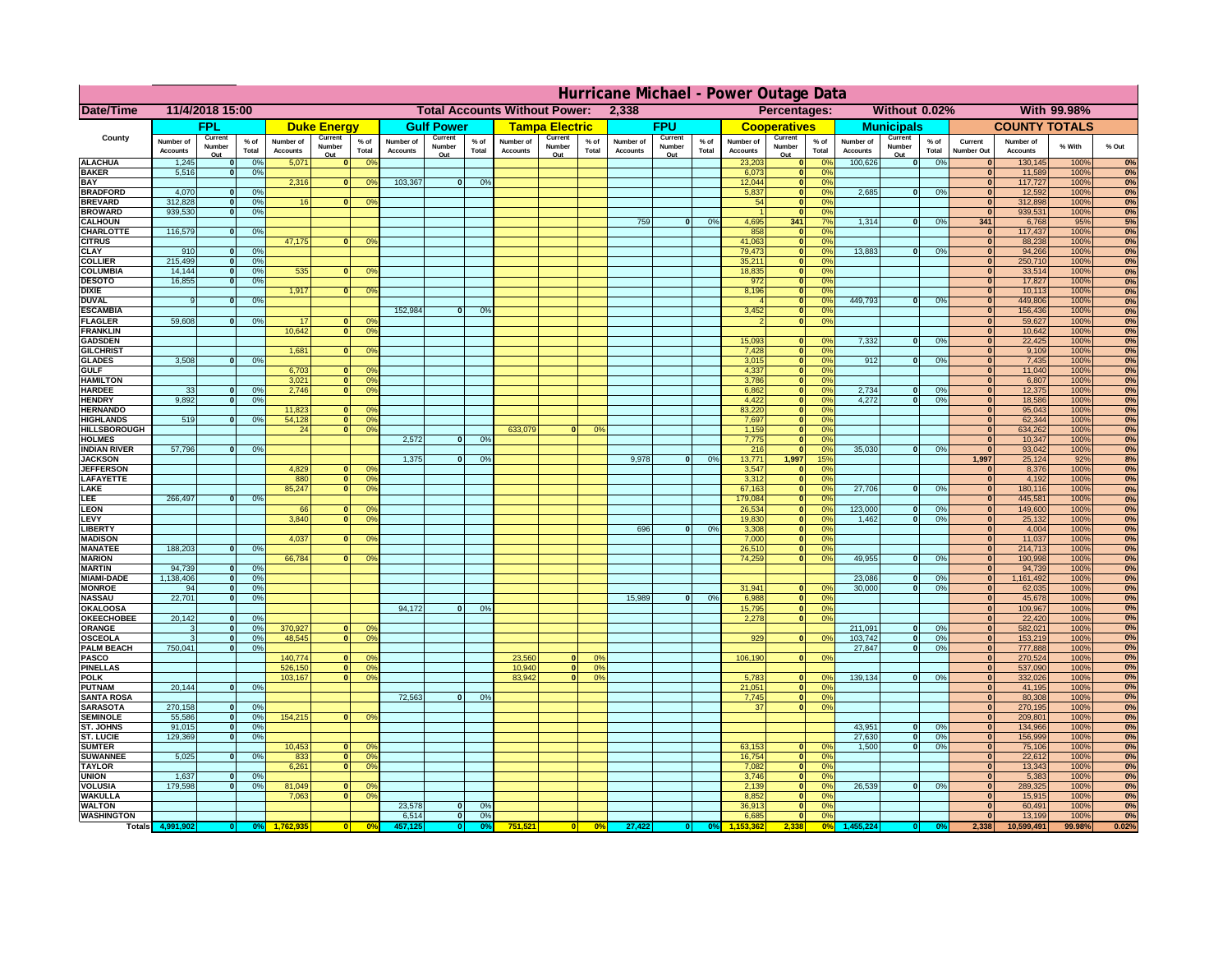# 11/4/2018 3:00 PM Hurricane Michael

| <b>Power Provider</b>                   | <b>County</b>       | <b>Number of Customers</b> | <b>Current Number Out</b> | <b>Outage Percentage</b> | <b>Estimated Restore Time</b> |
|-----------------------------------------|---------------------|----------------------------|---------------------------|--------------------------|-------------------------------|
| West Florida Electric Cooperative, Inc. | <b>JACKSON</b>      | 13,723                     | 1,997                     | 14.55%                   | >5 days                       |
| West Florida Electric Cooperative, Inc. | CALHOUN             | 2,852                      | 341                       | 11.96%                   | >5 days                       |
| Central Florida Electric Cooperative    | <b>ALACHUA</b>      | 875                        | $\mathbf 0$               | 0.00%                    | TBD                           |
| Central Florida Electric Cooperative    | <b>DIXIE</b>        | 7,595                      | 0                         | 0.00%                    | TBD                           |
| Central Florida Electric Cooperative    | <b>GILCHRIST</b>    | 7,424                      | $\mathbf 0$               | 0.00%                    | Restored                      |
|                                         |                     | 9                          | 0                         |                          | <b>TBD</b>                    |
| Central Florida Electric Cooperative    | LAFAYETTE           |                            |                           | 0.00%                    |                               |
| Central Florida Electric Cooperative    | LEVY                | 17,513                     | $\mathbf 0$               | 0.00%                    | Restored                      |
| Central Florida Electric Cooperative    | <b>MARION</b>       | 9                          | 0                         | 0.00%                    | TBD                           |
| Chattahoochee Electric                  | GADSDEN             | 1,173                      | $\mathbf 0$               | 0.00%                    | Restored                      |
| Choctawhatchee Electric Cooperative     | <b>HOLMES</b>       | 293                        | $\mathbf 0$               | 0.00%                    | Restored                      |
| Choctawhatchee Electric Cooperative     | <b>OKALOOSA</b>     | 15,795                     | $\mathbf 0$               | 0.00%                    | Restored                      |
| Choctawhatchee Electric Cooperative     | <b>SANTA ROSA</b>   | 201                        | 0                         | 0.00%                    | Restored                      |
| Choctawhatchee Electric Cooperative     | <b>WALTON</b>       | 36,812                     | $\mathbf 0$               | 0.00%                    | Restored                      |
| City of Alachua                         | <b>ALACHUA</b>      | 4,426                      | 0                         | 0.00%                    | TBD                           |
| City of Bartow                          | <b>POLK</b>         | 11,790                     | $\mathbf 0$               | 0.00%                    | <b>TBD</b>                    |
| City of Blountstown                     | CALHOUN             | 1,314                      | $\mathbf 0$               | 0.00%                    | Restored                      |
| City of Bushnell                        | <b>SUMTER</b>       | 1,500                      | $\mathbf 0$               | 0.00%                    | <b>TBD</b>                    |
| City of Clewiston                       | <b>HENDRY</b>       | 4,272                      | $\mathbf 0$               | 0.00%                    | TBD                           |
| City of Fort Meade                      | <b>POLK</b>         | 2,379                      | $\mathbf 0$               | 0.00%                    | TBD                           |
| City of Havana                          | GADSDEN             | 1,391                      | $\mathbf 0$               | 0.00%                    | Restored                      |
| City of Leesburg                        | LAKE                | 22,000                     | $\mathbf 0$               | 0.00%                    | TBD                           |
| City of Moore Haven                     | <b>GLADES</b>       | 912                        | $\mathbf 0$               | 0.00%                    | TBD                           |
|                                         | LAKE                |                            | $\mathbf 0$               |                          |                               |
| City of Mount Dora                      |                     | 5,706                      |                           | 0.00%                    | TBD                           |
| City of Newberry                        | <b>ALACHUA</b>      | 1,727                      | $\mathbf 0$               | 0.00%                    | <b>TBD</b>                    |
| City of Quincy                          | <b>GADSDEN</b>      | 4,768                      | $\mathbf 0$               | 0.00%                    | Restored                      |
| City of Starke                          | <b>BRADFORD</b>     | 2,685                      | $\mathbf 0$               | 0.00%                    | TBD                           |
| City of Tallahassee                     | LEON                | 123,000                    | $\mathbf 0$               | 0.00%                    | Restored                      |
| City of Vero Beach                      | <b>INDIAN RIVER</b> | 35,030                     | 0                         | 0.00%                    | <b>TBD</b>                    |
| City of Wauchula                        | <b>HARDEE</b>       | 2,734                      | $\mathbf 0$               | 0.00%                    | <b>TBD</b>                    |
| City of Williston                       | LEVY                | 1,462                      | $\mathbf 0$               | 0.00%                    | <b>TBD</b>                    |
| City of Winter Park                     | ORANGE              | 13,941                     | $\mathbf 0$               | 0.00%                    | <b>TBD</b>                    |
| Clay Electric Cooperative               | <b>ALACHUA</b>      | 22,328                     | $\mathbf 0$               | 0.00%                    | TBD                           |
| Clay Electric Cooperative               | <b>BAKER</b>        | 2,476                      | $\mathbf 0$               | 0.00%                    | <b>TBD</b>                    |
| Clay Electric Cooperative               | <b>BRADFORD</b>     | 5,837                      | $\mathbf 0$               | 0.00%                    | TBD                           |
| Clay Electric Cooperative               | <b>CLAY</b>         | 79,473                     | $\mathbf 0$               | 0.00%                    | <b>TBD</b>                    |
| Clay Electric Cooperative               | <b>COLUMBIA</b>     | 16,922                     | 0                         | 0.00%                    | TBD                           |
| Clay Electric Cooperative               | <b>DUVAL</b>        | $\overline{4}$             | $\mathbf 0$               | 0.00%                    | <b>TBD</b>                    |
| Clay Electric Cooperative               | <b>FLAGLER</b>      | $\overline{2}$             | $\pmb{0}$                 | 0.00%                    | TBD                           |
| Clay Electric Cooperative               | <b>GILCHRIST</b>    | $\overline{4}$             | $\pmb{0}$                 | 0.00%                    | <b>TBD</b>                    |
| Clay Electric Cooperative               | LAKE                | 2,239                      | 0                         | 0.00%                    | TBD                           |
| Clay Electric Cooperative               | LEVY                | 712                        | $\mathbf 0$               | 0.00%                    | <b>TBD</b>                    |
| Clay Electric Cooperative               | <b>MARION</b>       | 16,301                     | $\pmb{0}$                 | 0.00%                    | TBD                           |
| Clay Electric Cooperative               | PUTNAM              | 21,051                     | $\mathbf 0$               | 0.00%                    | <b>TBD</b>                    |
|                                         |                     |                            |                           |                          |                               |
| Clay Electric Cooperative               | SUWANNEE            | 5                          | $\mathbf 0$               | 0.00%                    | TBD                           |
| Clay Electric Cooperative               | <b>UNION</b>        | 3,746                      | $\mathbf 0$               | 0.00%                    | <b>TBD</b>                    |
| Clay Electric Cooperative               | VOLUSIA             | 2,139                      | $\pmb{0}$                 | 0.00%                    | TBD                           |
| <b>Duke Energy</b>                      | <b>ALACHUA</b>      | 5,071                      | $\mathbf 0$               | 0.00%                    | Restored                      |
| Duke Energy                             | BAY                 | 2,316                      | $\mathbf 0$               | 0.00%                    | <b>TBD</b>                    |
| <b>Duke Energy</b>                      | <b>BREVARD</b>      | 16                         | $\pmb{0}$                 | 0.00%                    | Restored                      |
| Duke Energy                             | <b>CITRUS</b>       | 47,175                     | 0                         | 0.00%                    | Restored                      |
| <b>Duke Energy</b>                      | <b>COLUMBIA</b>     | 535                        | $\pmb{0}$                 | 0.00%                    | Restored                      |
| Duke Energy                             | <b>DIXIE</b>        | 1,917                      | 0                         | 0.00%                    | Restored                      |
| Duke Energy                             | <b>FLAGLER</b>      | 17                         | $\pmb{0}$                 | 0.00%                    | Restored                      |
| Duke Energy                             | <b>FRANKLIN</b>     | 10,642                     | 0                         | 0.00%                    | Restored                      |
| <b>Duke Energy</b>                      | <b>GILCHRIST</b>    | 1,681                      | $\pmb{0}$                 | 0.00%                    | Restored                      |
| Duke Energy                             | <b>GULF</b>         | 6,703                      | 0                         | 0.00%                    | TBD                           |
| <b>Duke Energy</b>                      | <b>HAMILTON</b>     | 3,021                      | $\pmb{0}$                 | 0.00%                    | Restored                      |
| <b>Duke Energy</b>                      | HARDEE              | 2,746                      | 0                         | 0.00%                    | Restored                      |
| Duke Energy                             |                     |                            | $\pmb{0}$                 |                          | Restored                      |
|                                         | <b>HERNANDO</b>     | 11,823                     |                           | 0.00%                    |                               |
| Duke Energy                             | <b>HIGHLANDS</b>    | 54,128                     | $\pmb{0}$                 | 0.00%                    | Restored                      |
| <b>Duke Energy</b>                      | HILLSBOROUGH        | 24                         | $\pmb{0}$                 | 0.00%                    | Restored                      |
| <b>Duke Energy</b>                      | <b>JEFFERSON</b>    | 4,829                      | 0                         | 0.00%                    | Restored                      |
| Duke Energy                             | LAFAYETTE           | 880                        | $\pmb{0}$                 | 0.00%                    | Restored                      |
| Duke Energy                             | LAKE                | 85,247                     | $\pmb{0}$                 | 0.00%                    | Restored                      |
| <b>Duke Energy</b>                      | LEON                | 66                         | $\pmb{0}$                 | 0.00%                    | Restored                      |
| Duke Energy                             | LEVY                | 3,840                      | $\pmb{0}$                 | 0.00%                    | Restored                      |
| <b>Duke Energy</b>                      | <b>MADISON</b>      | 4,037                      | $\pmb{0}$                 | 0.00%                    | Restored                      |
| Duke Energy                             | <b>MARION</b>       | 66,784                     | 0                         | 0.00%                    | Restored                      |
| <b>Duke Energy</b>                      | ORANGE              | 370,927                    | $\pmb{0}$                 | 0.00%                    | Restored                      |
| Duke Energy                             | <b>OSCEOLA</b>      | 48,545                     | 0                         | 0.00%                    | Restored                      |
| <b>Duke Energy</b>                      | PASCO               | 140,774                    | $\pmb{0}$                 | 0.00%                    | Restored                      |
| Duke Energy                             | PINELLAS            | 526,150                    | 0                         | 0.00%                    | Restored                      |
| <b>Duke Energy</b>                      | <b>POLK</b>         | 103,167                    | $\pmb{0}$                 | 0.00%                    | Restored                      |
|                                         |                     |                            |                           |                          |                               |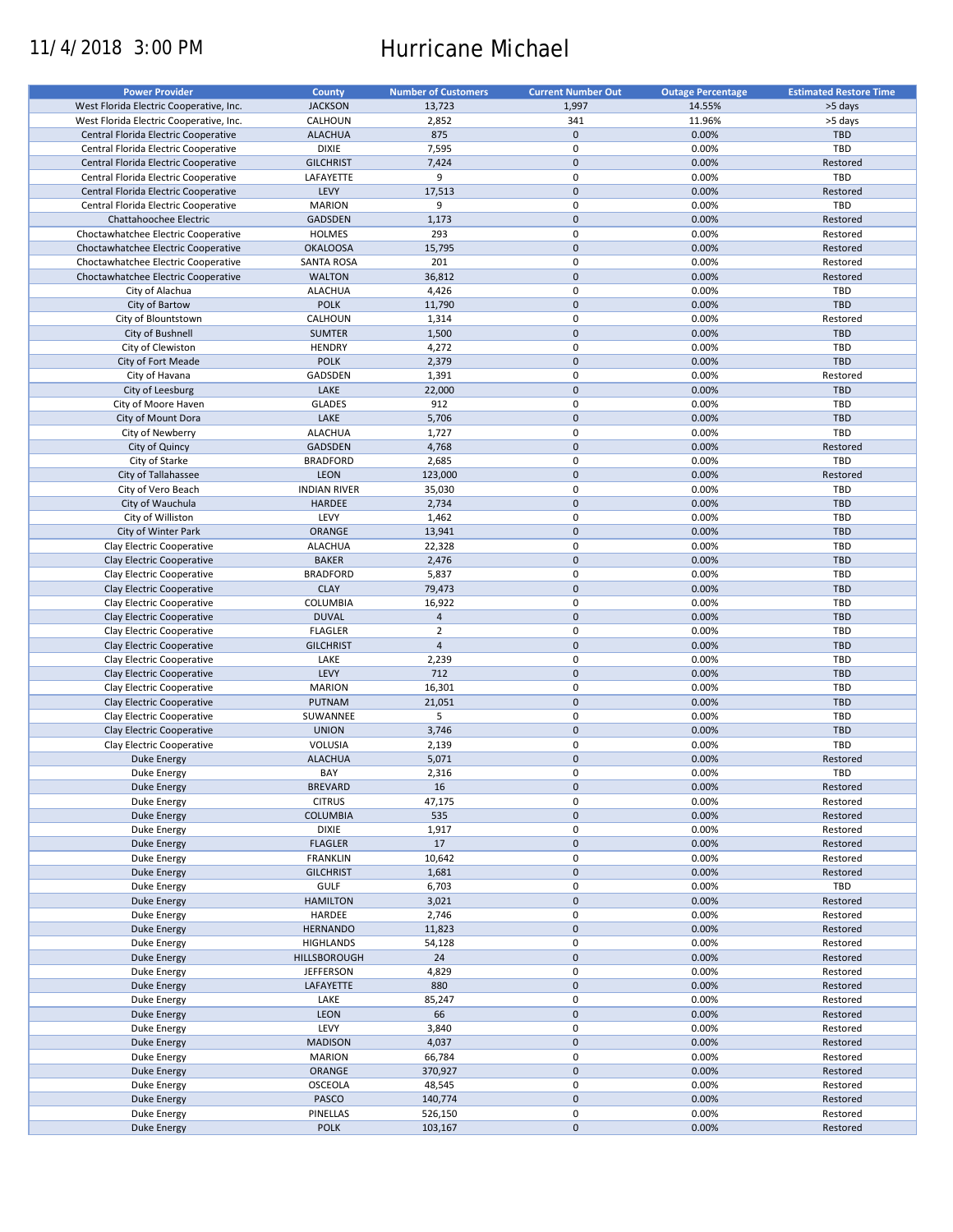## 11/4/2018 3:00 PM Hurricane Michael

| Duke Energy                                        |                           |                   |             |                |            |
|----------------------------------------------------|---------------------------|-------------------|-------------|----------------|------------|
|                                                    | SEMINOLE                  | 154,215           | $\pmb{0}$   | 0.00%          | Restored   |
| <b>Duke Energy</b>                                 | <b>SUMTER</b>             | 10,453            | $\pmb{0}$   | 0.00%          | Restored   |
|                                                    |                           |                   |             |                |            |
| Duke Energy                                        | SUWANNEE                  | 833               | $\pmb{0}$   | 0.00%          | Restored   |
|                                                    |                           |                   |             |                |            |
| <b>Duke Energy</b>                                 | <b>TAYLOR</b>             | 6,261             | $\pmb{0}$   | 0.00%          | Restored   |
| Duke Energy                                        | VOLUSIA                   | 81,049            | $\pmb{0}$   | 0.00%          | Restored   |
|                                                    |                           |                   |             |                |            |
| Duke Energy                                        | <b>WAKULLA</b>            | 7,063             | $\pmb{0}$   | 0.00%          | Restored   |
| Escambia River Electric Cooperative, Inc.          | <b>ESCAMBIA</b>           |                   | $\pmb{0}$   | 0.00%          | TBD        |
|                                                    |                           | 3,452             |             |                |            |
| Escambia River Electric Cooperative, Inc.          | <b>SANTA ROSA</b>         | 7,544             | $\pmb{0}$   | 0.00%          | <b>TBD</b> |
|                                                    |                           |                   |             |                |            |
| Florida Keys Electric Cooperative                  | <b>MONROE</b>             | 31,941            | $\pmb{0}$   | 0.00%          | TBD        |
| Florida Power and Light Company                    | <b>ALACHUA</b>            | 1,245             | $\pmb{0}$   | 0.00%          | <b>TBD</b> |
|                                                    |                           |                   |             |                |            |
| Florida Power and Light Company                    | <b>BAKER</b>              | 5,516             | $\mathbf 0$ | 0.00%          | TBD        |
|                                                    |                           |                   |             |                |            |
| Florida Power and Light Company                    | <b>BRADFORD</b>           | 4,070             | $\pmb{0}$   | 0.00%          | <b>TBD</b> |
| Florida Power and Light Company                    | <b>BREVARD</b>            | 312,828           | $\pmb{0}$   | 0.00%          | <b>TBD</b> |
|                                                    |                           |                   |             |                |            |
| Florida Power and Light Company                    | <b>BROWARD</b>            | 939,530           | $\pmb{0}$   | 0.00%          | <b>TBD</b> |
|                                                    |                           |                   |             |                |            |
| Florida Power and Light Company                    | CHARLOTTE                 | 116,579           | $\pmb{0}$   | 0.00%          | <b>TBD</b> |
| Florida Power and Light Company                    | <b>CLAY</b>               | 910               | $\pmb{0}$   | 0.00%          | <b>TBD</b> |
|                                                    |                           |                   |             |                |            |
| Florida Power and Light Company                    | <b>COLLIER</b>            | 215,499           | $\pmb{0}$   | 0.00%          | <b>TBD</b> |
| Florida Power and Light Company                    | <b>COLUMBIA</b>           |                   | $\pmb{0}$   | 0.00%          | <b>TBD</b> |
|                                                    |                           | 14,144            |             |                |            |
| Florida Power and Light Company                    | <b>DESOTO</b>             | 16,855            | $\pmb{0}$   | 0.00%          | TBD        |
|                                                    |                           |                   |             |                |            |
| Florida Power and Light Company                    | <b>DUVAL</b>              | 9                 | $\pmb{0}$   | 0.00%          | <b>TBD</b> |
|                                                    | <b>FLAGLER</b>            |                   | $\pmb{0}$   | 0.00%          | <b>TBD</b> |
| Florida Power and Light Company                    |                           | 59,608            |             |                |            |
| Florida Power and Light Company                    | <b>GLADES</b>             | 3,508             | $\pmb{0}$   | 0.00%          | <b>TBD</b> |
|                                                    |                           |                   |             |                |            |
| Florida Power and Light Company                    | HARDEE                    | 33                | $\pmb{0}$   | 0.00%          | <b>TBD</b> |
| Florida Power and Light Company                    | <b>HENDRY</b>             | 9,892             | $\mathbf 0$ | 0.00%          | <b>TBD</b> |
|                                                    |                           |                   |             |                |            |
| Florida Power and Light Company                    | <b>HIGHLANDS</b>          | 519               | $\pmb{0}$   | 0.00%          | <b>TBD</b> |
|                                                    |                           |                   |             |                |            |
| Florida Power and Light Company                    | <b>INDIAN RIVER</b>       | 57,796            | $\pmb{0}$   | 0.00%          | TBD        |
|                                                    |                           |                   | $\pmb{0}$   |                | <b>TBD</b> |
| Florida Power and Light Company                    | LEE                       | 266,497           |             | 0.00%          |            |
| Florida Power and Light Company                    | MANATEE                   | 188,203           | $\pmb{0}$   | 0.00%          | <b>TBD</b> |
|                                                    |                           |                   |             |                |            |
| Florida Power and Light Company                    | <b>MARTIN</b>             | 94,739            | $\pmb{0}$   | 0.00%          | <b>TBD</b> |
| Florida Power and Light Company                    | MIAMI-DADE                | 1,138,406         | $\pmb{0}$   | 0.00%          | <b>TBD</b> |
|                                                    |                           |                   |             |                |            |
| Florida Power and Light Company                    | <b>MONROE</b>             | 94                | $\pmb{0}$   | 0.00%          | <b>TBD</b> |
|                                                    |                           |                   |             |                |            |
| Florida Power and Light Company                    | NASSAU                    | 22,701            | $\pmb{0}$   | 0.00%          | <b>TBD</b> |
| Florida Power and Light Company                    | OKEECHOBEE                | 20,142            | $\mathbf 0$ | 0.00%          | TBD        |
|                                                    |                           |                   |             |                |            |
| Florida Power and Light Company                    | ORANGE                    | 3                 | $\pmb{0}$   | 0.00%          | <b>TBD</b> |
|                                                    |                           |                   |             |                |            |
| Florida Power and Light Company                    | OSCEOLA                   | 3                 | $\pmb{0}$   | 0.00%          | TBD        |
| Florida Power and Light Company                    | PALM BEACH                | 750,041           | $\pmb{0}$   | 0.00%          | <b>TBD</b> |
|                                                    |                           |                   |             |                |            |
| Florida Power and Light Company                    | PUTNAM                    | 20,144            | $\pmb{0}$   | 0.00%          | <b>TBD</b> |
|                                                    | SARASOTA                  | 270,158           | $\pmb{0}$   | 0.00%          | <b>TBD</b> |
| Florida Power and Light Company                    |                           |                   |             |                |            |
| Florida Power and Light Company                    | SEMINOLE                  | 55,586            | $\pmb{0}$   | 0.00%          | TBD        |
|                                                    |                           |                   |             |                |            |
| Florida Power and Light Company                    | ST. JOHNS                 | 91,015            | $\mathbf 0$ | 0.00%          | <b>TBD</b> |
| Florida Power and Light Company                    | ST. LUCIE                 | 129,369           | 0           | 0.00%          | TBD        |
|                                                    |                           |                   |             |                |            |
| Florida Power and Light Company                    | SUWANNEE                  | 5,025             | $\mathbf 0$ | 0.00%          | <b>TBD</b> |
|                                                    |                           |                   |             |                |            |
| Florida Power and Light Company                    | <b>UNION</b>              | 1,637             | $\pmb{0}$   | 0.00%          | TBD        |
| Florida Power and Light Company                    | <b>VOLUSIA</b>            | 179,598           | $\pmb{0}$   | 0.00%          | <b>TBD</b> |
|                                                    |                           |                   |             |                |            |
| Florida Public Utilities Corporation               | CALHOUN                   | 759               | 0           | 0.00%          | Restored   |
|                                                    |                           |                   |             |                |            |
| Florida Public Utilities Corporation               | <b>JACKSON</b>            | 9,978             | $\mathbf 0$ | 0.00%          | Restored   |
| Florida Public Utilities Corporation               | LIBERTY                   | 696               | $\pmb{0}$   | 0.00%          | Restored   |
|                                                    |                           |                   |             |                |            |
| Florida Public Utilities Corporation               | <b>NASSAU</b>             | 15,989            | $\pmb{0}$   | 0.00%          | Restored   |
|                                                    |                           |                   | $\mathbf 0$ |                | TBD        |
| Fort Pierce Utilities Authority                    | ST. LUCIE                 | 27,630            |             | 0.00%          |            |
| Gainesville (Gainesville Regional Utilities - GRU) | <b>ALACHUA</b>            | 94,473            |             |                |            |
|                                                    |                           |                   |             |                |            |
|                                                    |                           |                   | $\pmb{0}$   | 0.00%          | <b>TBD</b> |
| Glades Electric Cooperative, Inc.                  | <b>GLADES</b>             | 3,015             | $\pmb{0}$   | 0.00%          | TBD        |
|                                                    |                           |                   |             |                |            |
| Glades Electric Cooperative, Inc.                  | HARDEE                    | $\mathbf 0$       | $\pmb{0}$   |                | <b>TBD</b> |
|                                                    |                           |                   | $\pmb{0}$   |                | TBD        |
| Glades Electric Cooperative, Inc.                  | <b>HENDRY</b>             | 3,530             |             | 0.00%          |            |
| Glades Electric Cooperative, Inc.                  | <b>HIGHLANDS</b>          | 7,321             | $\mathbf 0$ | 0.00%          | <b>TBD</b> |
|                                                    |                           |                   |             |                |            |
| Glades Electric Cooperative, Inc.                  | OKEECHOBEE                | 2,278             | 0           | 0.00%          | TBD        |
| Green Cove Springs Electric                        | <b>CLAY</b>               |                   | $\pmb{0}$   | 0.00%          | <b>TBD</b> |
|                                                    |                           | 3,889             |             |                |            |
| Gulf Coast Electric Cooperative, Inc.              | BAY                       | 12,044            | 0           | 0.00%          | Restored   |
|                                                    |                           |                   |             |                |            |
| Gulf Coast Electric Cooperative, Inc.              | CALHOUN                   | 1,843             | 0           | 0.00%          | Restored   |
| Gulf Coast Electric Cooperative, Inc.              | <b>GULF</b>               | 4,337             | 0           | 0.00%          | Restored   |
|                                                    |                           |                   |             |                |            |
| Gulf Coast Electric Cooperative, Inc.              | <b>JACKSON</b>            | 48                | $\pmb{0}$   | 0.00%          | Restored   |
|                                                    |                           |                   |             |                |            |
| Gulf Coast Electric Cooperative, Inc.              | WALTON                    | 101               | 0           | 0.00%          | Restored   |
| Gulf Coast Electric Cooperative, Inc.              | <b>WASHINGTON</b>         | 2,425             | $\pmb{0}$   | 0.00%          | Restored   |
|                                                    |                           |                   |             |                |            |
| <b>Gulf Power Company</b>                          | BAY                       | 103,367           | 0           | 0.00%          | Restored   |
|                                                    |                           |                   |             |                |            |
| <b>Gulf Power Company</b>                          | <b>ESCAMBIA</b>           | 152,984           | $\pmb{0}$   | 0.00%          | Restored   |
| <b>Gulf Power Company</b>                          | <b>HOLMES</b>             | 2,572             | 0           | 0.00%          | Restored   |
|                                                    |                           |                   |             |                |            |
| <b>Gulf Power Company</b>                          | <b>JACKSON</b>            | 1,375             | $\pmb{0}$   | 0.00%          | Restored   |
|                                                    |                           |                   |             |                |            |
| <b>Gulf Power Company</b>                          | <b>OKALOOSA</b>           | 94,172            | 0           | 0.00%          | Restored   |
| <b>Gulf Power Company</b>                          | <b>SANTA ROSA</b>         | 72,563            | $\pmb{0}$   | 0.00%          | Restored   |
|                                                    |                           |                   |             |                |            |
| <b>Gulf Power Company</b>                          | WALTON                    | 23,578            | 0           | 0.00%          | Restored   |
|                                                    |                           |                   |             |                |            |
| <b>Gulf Power Company</b>                          | WASHINGTON                | 6,514             | $\pmb{0}$   | 0.00%          | Restored   |
| Homestead                                          | MIAMI-DADE                | 23,086            | 0           | 0.00%          | TBD        |
|                                                    |                           |                   |             |                |            |
| Jacksonville (JEA)                                 | <b>CLAY</b>               | 9,994             | $\mathbf 0$ | 0.00%          | <b>TBD</b> |
|                                                    |                           |                   |             |                | TBD        |
| Jacksonville (JEA)<br>Jacksonville (JEA)           | <b>DUVAL</b><br>ST. JOHNS | 430,918<br>27,580 | 0<br>0      | 0.00%<br>0.00% | TBD        |